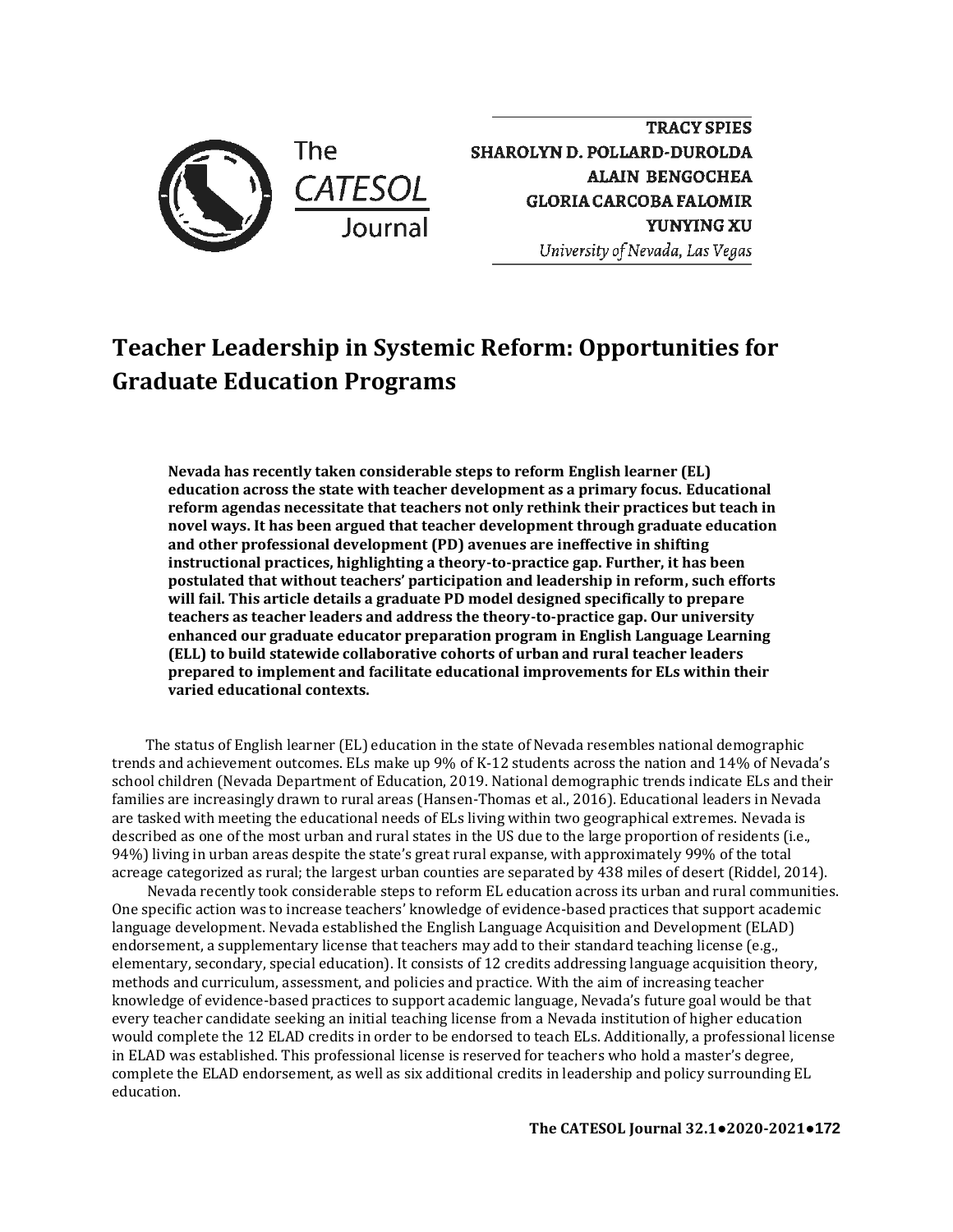Although this reform issue aims to improve educational outcomes for ELs, researchers argue that new learning through graduate education and professional development (PD) is rarely incorporated into the classroom (Hill, 2007; Sleeter, 2008), highlighting a gap between research theory and practice. Ambiguity of research, coupled with unique variables within individual school contexts, often make the translation of what is learned in the university setting to the K-12 classroom arduous. To provide instructional practices rooted in evidence-based educational reform agendas, teachers are tasked with rethinking their practice and teaching in ways they have never taught before, particularly as it relates to effective practices for ELs (Darling-Hammond & McLaughlin, 2011; Spies, Lyons, Huerta, Garza, & Lyons, 2017).

Although improving classroom practices of individual teachers is of critical importance, systematic reform, such as that proposed in Nevada, is best supported through a broad-based team approach of instructional leaders. Collectively, skilled educators can play a compelling role to facilitate lasting change (Broin, 2015; Menter, Czrniak, & Struble, 2014). Classroom teachers are often untapped resources in the educational change process. They hold tremendous potential as change agents in educational reform by working individually and collaboratively towards liberatory practices (Peters & Reid, 2009).

As teacher educators, we ask, *"How can graduate education programs close the theory-to-practice gap to shift practices to better support our ELs? How can graduate education develop the necessary knowledge and leadership skills teachers need to play a compelling role in lasting systemic reform?"* The purpose of this article is to detail a graduate PD model designed specifically to prepare in-service teachers as teacher leaders and purposefully address the theory-to-practice gap. With the aim to support statewide initiatives to improve EL education, our university enhanced our graduate educator preparation program in English Language Learning (ELL) to build statewide collaborative cohorts of in-service urban and rural teacher leaders prepared to implement and facilitate educational improvements for ELs within their varied educational contexts.

#### **Theoretical Background**

We developed a theory of change framework in which the target outcome was the development of teacher leaders prepared to influence and support EL practices at the classroom, school, district, and state levels (see *Figure 1*). This theory of change model encompasses four components: (1) theory-to-practice gap; (2) critical reflection; (3) teacher agency; and (4) teacher leadership. First, it was critical that the evidencebased practices taught in the university classroom were implemented in teachers' individual classrooms. Critical reflection plays a significant role in closing the theory-to-practice gap. Next it was essential that our teacher leaders developed a strong sense of agency leading to preparedness for teacher leadership.



*Figure 1.* Theory of Change: Teacher Leadership. *Theory-to-Practice Gap*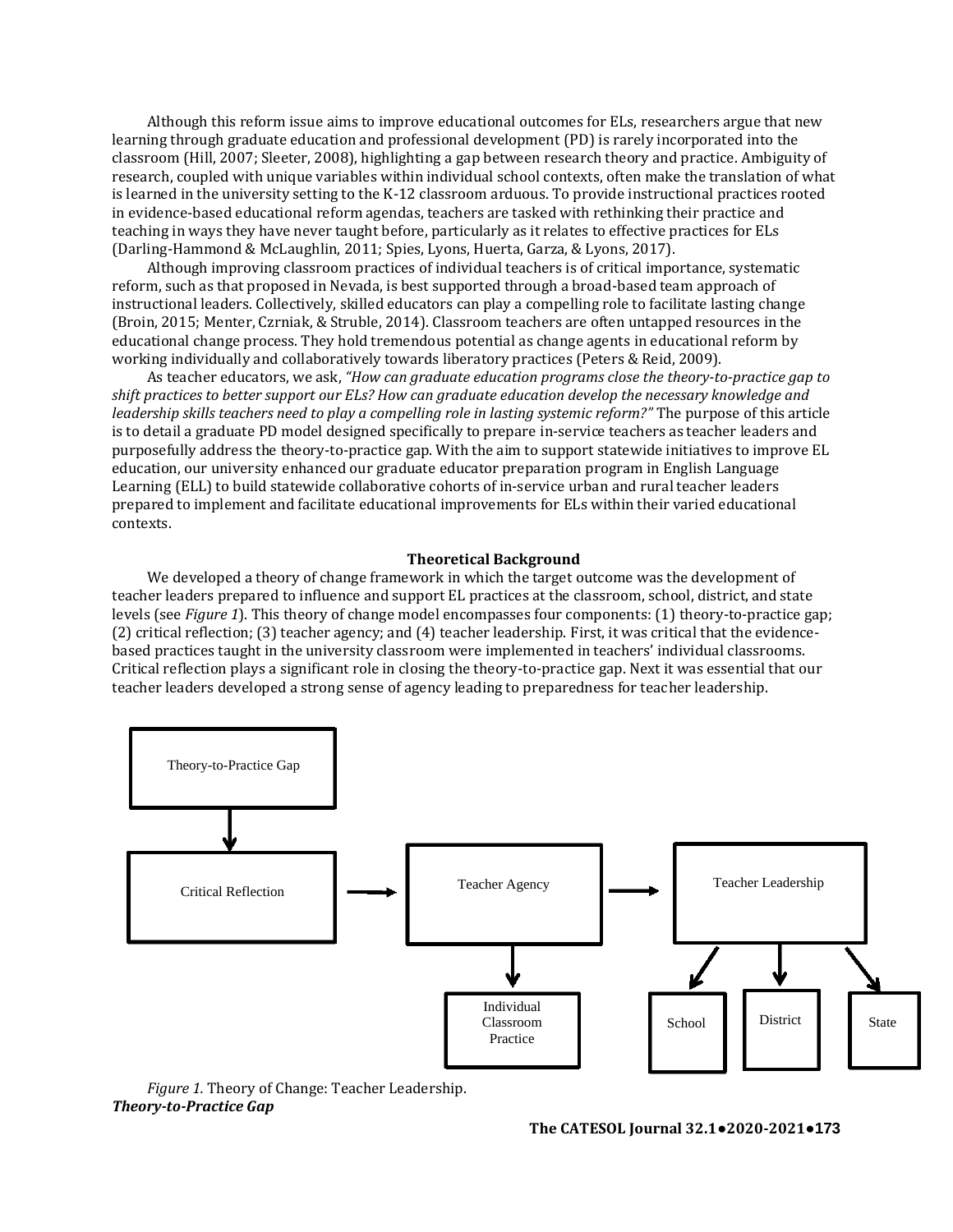The intent of mandates (e.g., Every Student Succeeds Act) for evidence-based practices (EBPs) is to inform the educational decisions and actions of practitioners as student achievement is closely related to teachers' implementation of EBPs with fidelity (Graves Kretlow & Bartholomew, 2010; McIntyre, 2006). Although these practices are directly linked to student success, there is a noticeable gap between the research field and classroom practice (Broekkamp & van Hout-Wolters, 2007; Graves Kretlow & Bartholomew, 2010). One barrier to the implementation of EBPs with fidelity is the accessibility of the research to classroom teachers. Hemsley-Brown and Sharp (2003) note that the extensive volume of EBP cited in extant research, coupled with ambiguous reporting often void of application at the classroom level, hinders teachers' implementation of practices.

A second barrier to the implementation of evidence-based practices is the educational context. Teachers often place greater emphasis on longstanding practices in schools and the views and opinions of their colleagues regarding instruction rather than findings derived from research (Hood, 2003). Teachers' personal experiences, collegial knowledge, and the school's culture mediate the decisions teachers make about research-based practices (Ion & Iucu, 2016).

### *Teacher Beliefs and Practices*

Even for teachers with access and support in understanding EBPs, teachers' beliefs and perspectives about their students and learning serve as filters with which they view learning about new practices. Teachers bring to the professional learning environment a well-established belief system characterized by the assumptions they hold about their students and how they learn; their attitude towards students, families, and colleagues; and the values they hold in relation to education and the students they serve (Spies et. al., 2017). Some researchers posit that teacher beliefs play a pivotal role in their interpretation of pedagogical knowledge, the conceptualization of teaching tasks, and consequently, their instructional decisions (Bryan, 2003; Han 2012).

Although the nature of the relationship between beliefs and practices is nebulous (i.e., beliefs influence practice versus practice influences beliefs), researchers generally agree that teacher beliefs are an important variable in teacher learning. In fact, several researchers (e.g., Brenffni, 2011; Spies et al., 2017; Vartuli & Rohs, 2009) conclude that continuing education that is void of teacher reflection on their beliefs and practices will be ineffective, particularly with traditionally held beliefs. Unfortunately, teacher reflection is often assumed by teacher educators rather than made explicit (Griffiths, 2000; Saric & Steh, 2017), minimizing its potential in the learning process.

#### *Critical Reflection*

Researchers suggest that critical reflection plays a central role in successfully shifting teacher practices (e.g., Taole, 2012; Wetzel, Hoffman, Roach, & Russel, 2018). Ajayi (2011) defines critical reflection as "an educational imagination that allows candidates to look at themselves and their situations with new eyes, and in the process, become conscious of the multiple ways they can interpret, critique, challenge, confront, and reconstruct teaching" (pg. 170). Reflective teaching nurtures teachers' professional development and quality of teaching by examining the impact of their teaching on students (Taole, 2012).

Critical reflection as a component of the learning process is particularly important for in-service teachers as they are embedded in the school context that is shaped by administrative policies and practices. Teachers must learn to reflect upon the tension between their beliefs and practice in relation to the complex social and cultural contexts in which they teach (Ajayi, 2011). As teachers engage in school mandates, they may unconsciously reinforce inequity and systems of power and privilege (Cochran-Smith, 2008).

The purpose of critical reflection in professional learning is for teachers to (a) become aware of how their beliefs and the broader social contexts influence their instructional decisions; (b) challenge misguided influence; and (c) ultimately act. The capacity to act refers to teacher agency. Teacher agency is particularly important in times of extensive reform in order to learn and develop individually and collaboratively (Day, Elliot, & Kingston, 2005).

### *Teacher Leadership Models that Address Theory-to-Practice Gaps*

Educational reform requires teachers shift from recipient of change to initiator of change (Lukacs, 2015; Szeto & Cheng, 2018), thereby necessitating effective leadership within schools through greater teacher agency. Recently, researchers have started to place more emphasis on the importance of teacher leadership as a way to facilitate broader professional learning within the school community (Poekert, et al., 2012.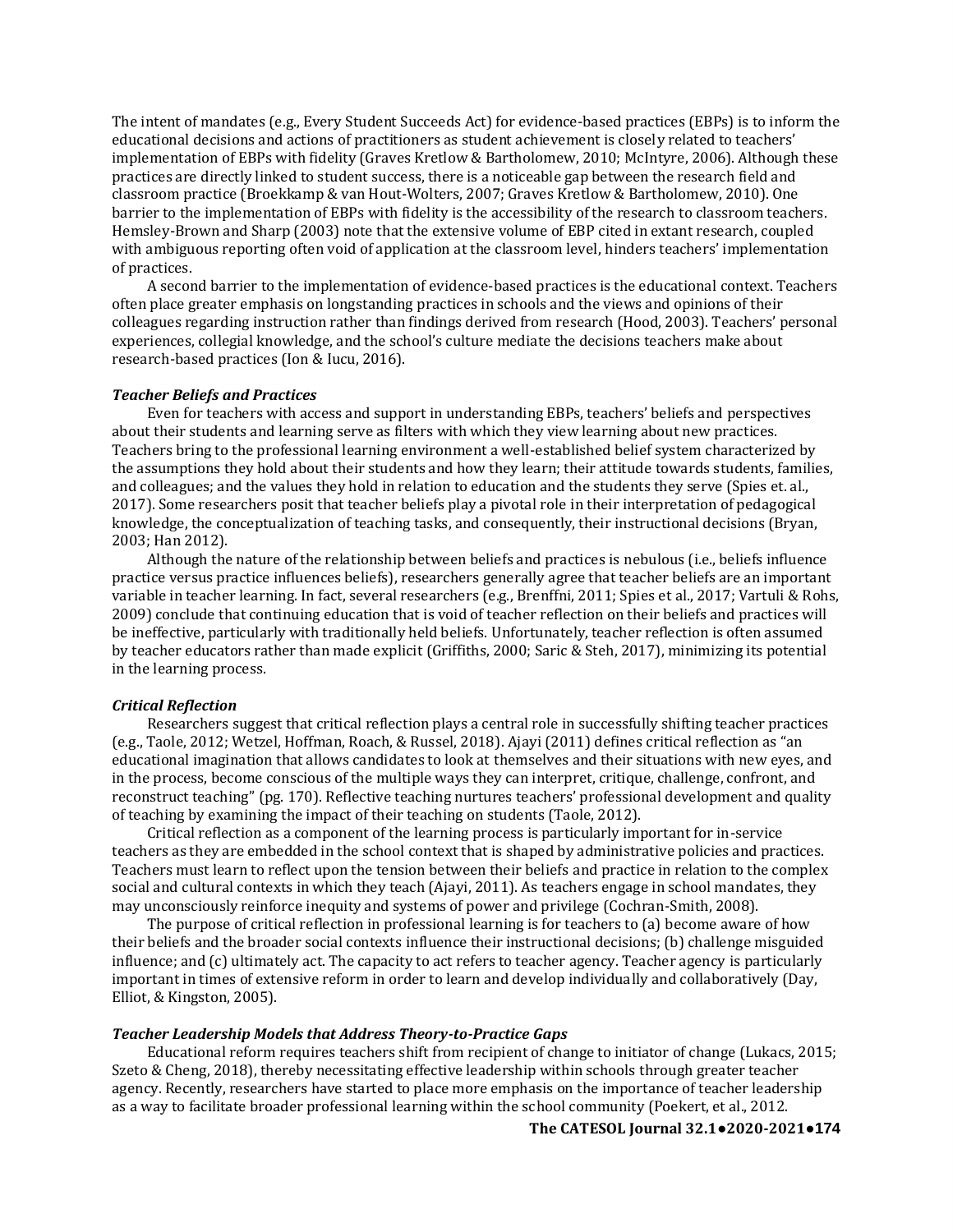Teacher leadership is defined as the process by which teachers impact their peers, school administrations, and other educators to improve teaching practices and increase student performance and achievement (York-Barr & Duke, 2004). In other words, teacher leadership incorporates the work of teachers at multiple levels within the educational system (e.g., students, colleagues, administrators) to promote instructional, professional, and organizational development (York-Barr & Duke, 2004). York-Barr & Duke's (2004) teacher leadership theory of change guided the leadership enhancement of our PD program (see *Figure 2*; for a more detailed description of the model, see York-Barr & Duke, 2004).



*Figure 2.* Teacher Leadership Theory of Change (York-Barr & Duke 2004).

# **An Enhanced Graduate Education Program Model**

The overarching intent of the Nevada PD project, funded through the U.S. Department of Education Office of English Acquisition's National Professional Development Program, was to prepare a statewide, collaborative group of urban and rural teachers to serve as teacher leaders to improve educational outcomes for ELs. With critical reflection as our foundation in the development of teacher agency and closing the theory-to-practice gap, we developed a multi-dimensional approach to our graduate education program supporting learners' critical examination of language acquisition for ELs through four different avenues (see *Figure 3*). Our model includes (a) 42 credits of graduate coursework; (b) 10 cycles of instructional coaching (My Teaching Partner, MTP); (c) 48 additional hours of PD conducted by experts in the field (Saturday Advanced Professional Learning Institutes (SAPLI); and (d) training to become an instructional coach. Our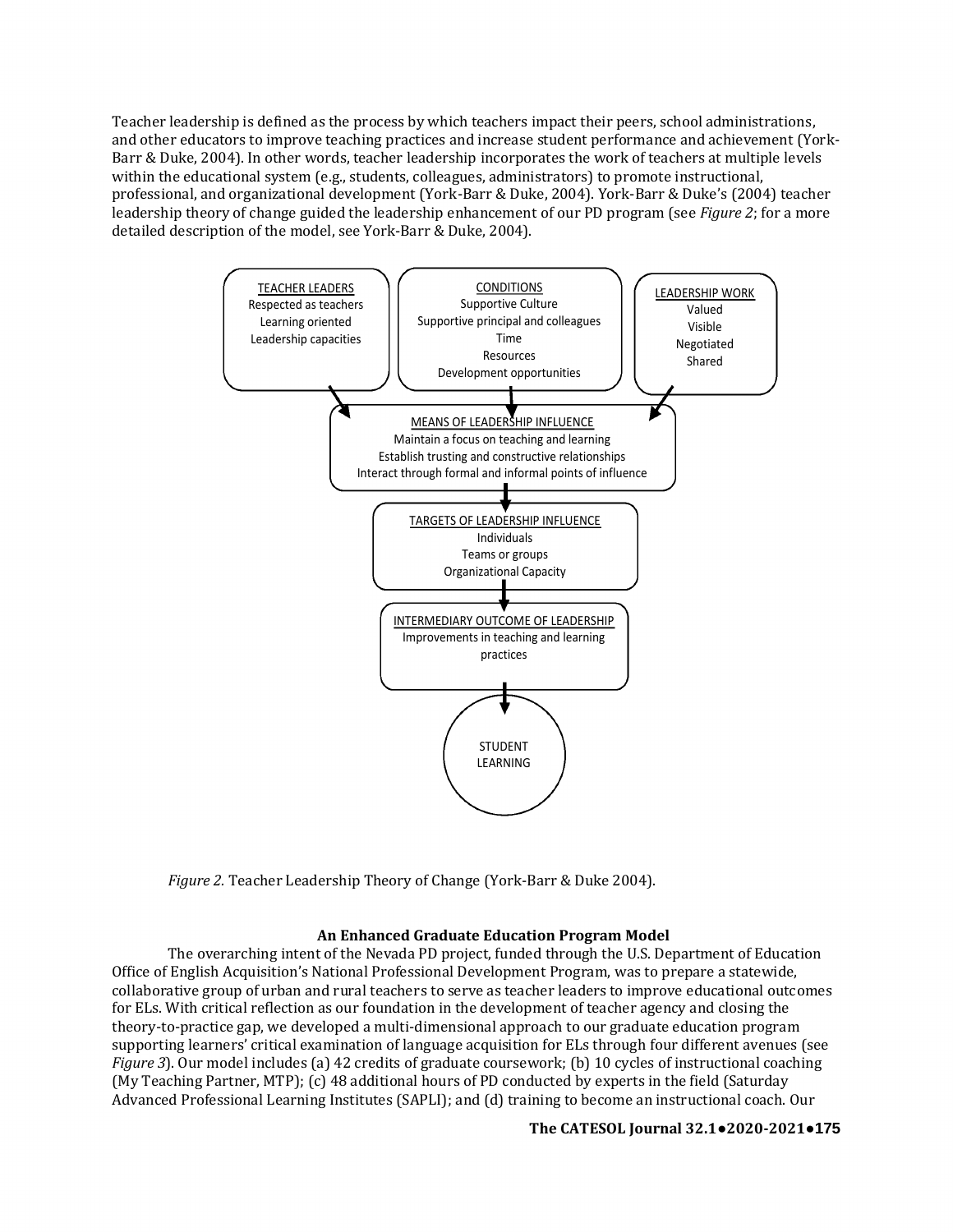first cohort consisted of 10 teachers; Nine more have completed the program, with a third cohort scheduled to finish in summer 2021,



*Figure 3.* Enhanced Graduate Program Model.

### *Critical Reflection*

In order to develop and engage teachers in critical reflection situated within their individual, as well as broader social, political, and cultural contexts, we utilize Smyth's 1989 reflection model across our PD program. Smyth (1989) proposes four stages of critical reflection: (1) describing; (2) informing; (3) confronting; and (4) restructuring. In describing, teachers create a narrative of their practice through description of concrete teaching events. In the informing stage, teachers unpack the descriptions of their teaching to uncover the philosophies and principles that inform their instructional decisions and practices. In the third stage, confronting, teachers' descriptions and informing reflections guide them in an examination of the assumptions underlying their instructional decision making. In the final stage, restructuring, teachers begin to see their instructional decisions and practices within the broader landscape and begin to contest these practices. Critical reflection serves to support teachers' development of more broadly informed instructional decisions and consequently their actions, promoting teacher agency or the capacity to act within and beyond their classrooms.

### *Graduate Coursework*

Graduate coursework serves as the primary avenue to expose teachers to the knowledge and skills centered around high-quality instruction for ELs. Participants complete a 42-credit Master degree program in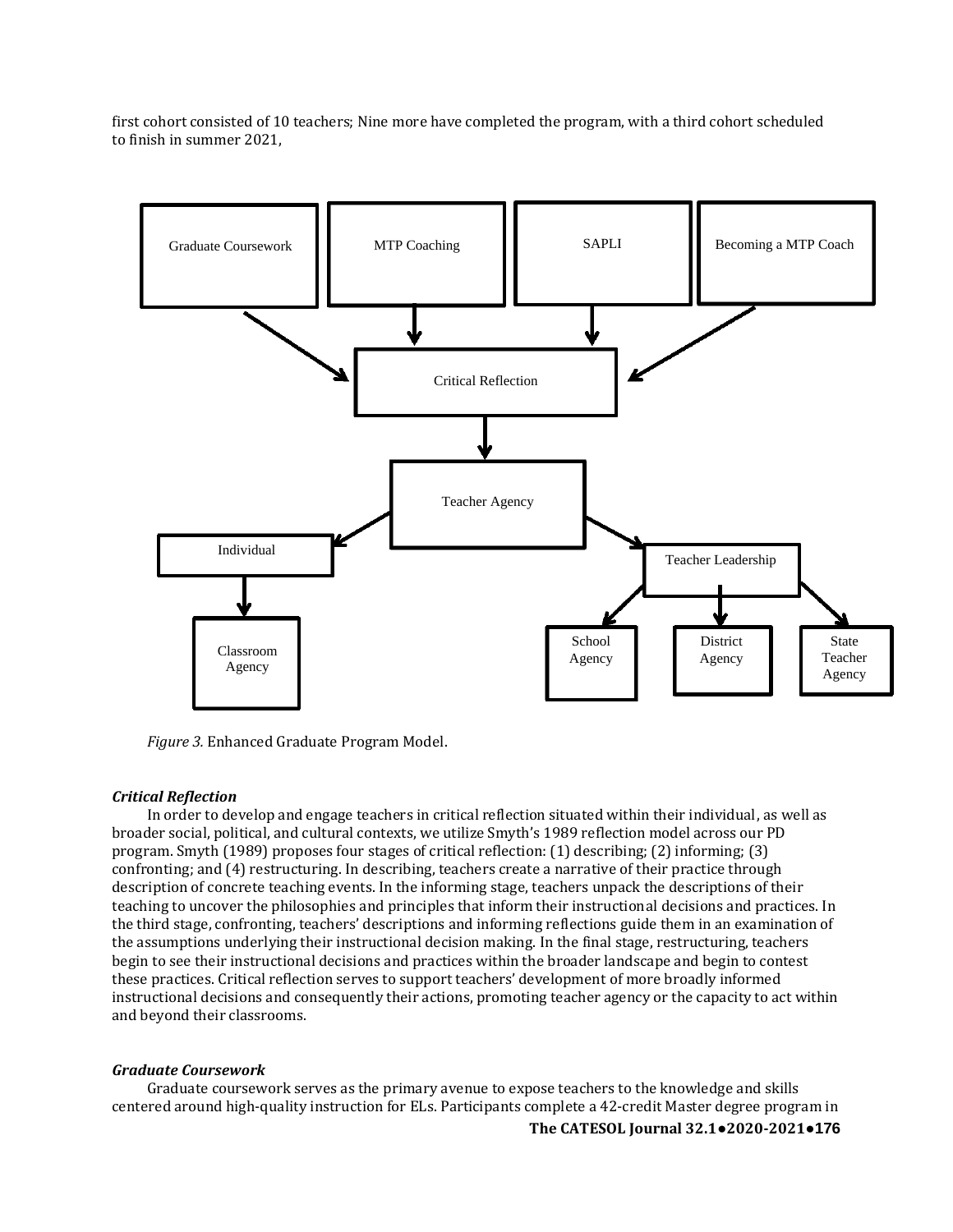Education in English Language Learning, which includes coursework that provides initial eligibility for an endorsement in ELAD after completing 12 credits in specific coursework. This endorsement then becomes subsumed under the additional 6-credit endorsement, labeled Specialization in ELAD, after students take courses relating to EL educational policy and community advocacy. In the participants' first year, learning experiences are primarily situated within their individual practice. In their second year, participants also examine learning experiences through broader lenses at the school, district, and state level. Table 1 highlights year one of our PD model's program of study, program enhancements, and the major learning experiences of each course. Table 2 displays year two.

| <b>Course</b><br><b>Number</b>                                               | <b>Course Name</b>                                                                                        | <b>Individualized Learning Experience</b>                                                                                                                                                                                            |  |  |
|------------------------------------------------------------------------------|-----------------------------------------------------------------------------------------------------------|--------------------------------------------------------------------------------------------------------------------------------------------------------------------------------------------------------------------------------------|--|--|
| Year One Focus: Individual Practice and Examining Practice within the School |                                                                                                           |                                                                                                                                                                                                                                      |  |  |
| <b>TESL 750</b>                                                              | Linguistic Theory                                                                                         | Teachers conduct a case study examining language<br>aspects of two ELs with varying proficiency and<br>design, implement, and analyze a content- and<br>language-focused lesson, with differentiated<br>supports.                    |  |  |
| <b>TESL 751</b>                                                              | Theory and Practice for<br>Academic English Language<br>Development                                       | Teachers conduct a case study in which they<br>examine and support the academic, cognitive,<br>linguistic, and sociocultural needs of their student.                                                                                 |  |  |
| <b>TESL 752</b>                                                              | Methods and Curriculum for<br><b>Teaching ELs</b>                                                         | Teachers develop a curriculum unit focused on<br>instructional design principles for ELs.                                                                                                                                            |  |  |
| <b>TESL 755</b>                                                              | Language Acquisition and<br>Development                                                                   | Teachers design a content- and-language focused<br>thematic unit and highlight recent research in an<br>issues paper, providing a rationale for content-<br>focused instruction and differentiated supports for<br>EL <sub>s</sub> . |  |  |
| <b>TESL 757</b>                                                              | Policies, Critical Issues, and<br>Best Practices for Pre-K,<br>Elementary, and Secondary ELs<br>Practicum | Teachers participate in over 30 hours of individual<br>teaching/coaching feedback sessions.                                                                                                                                          |  |  |
| <b>TESL 759</b>                                                              | Policies, Critical Issues, and<br>Best Practices for Pre-K,<br>Elementary, and Secondary ELs<br>Seminar   | Teachers implement and reflect on best practices in<br>academic language development.                                                                                                                                                |  |  |

| Table 1                                                      |  |
|--------------------------------------------------------------|--|
| Enhanced Program of Study and Major Learning Outcomes Year 1 |  |

Year One Program Enhancements

Instructional Coaching Teacher leaders engage in 10 cycles of instructional coaching.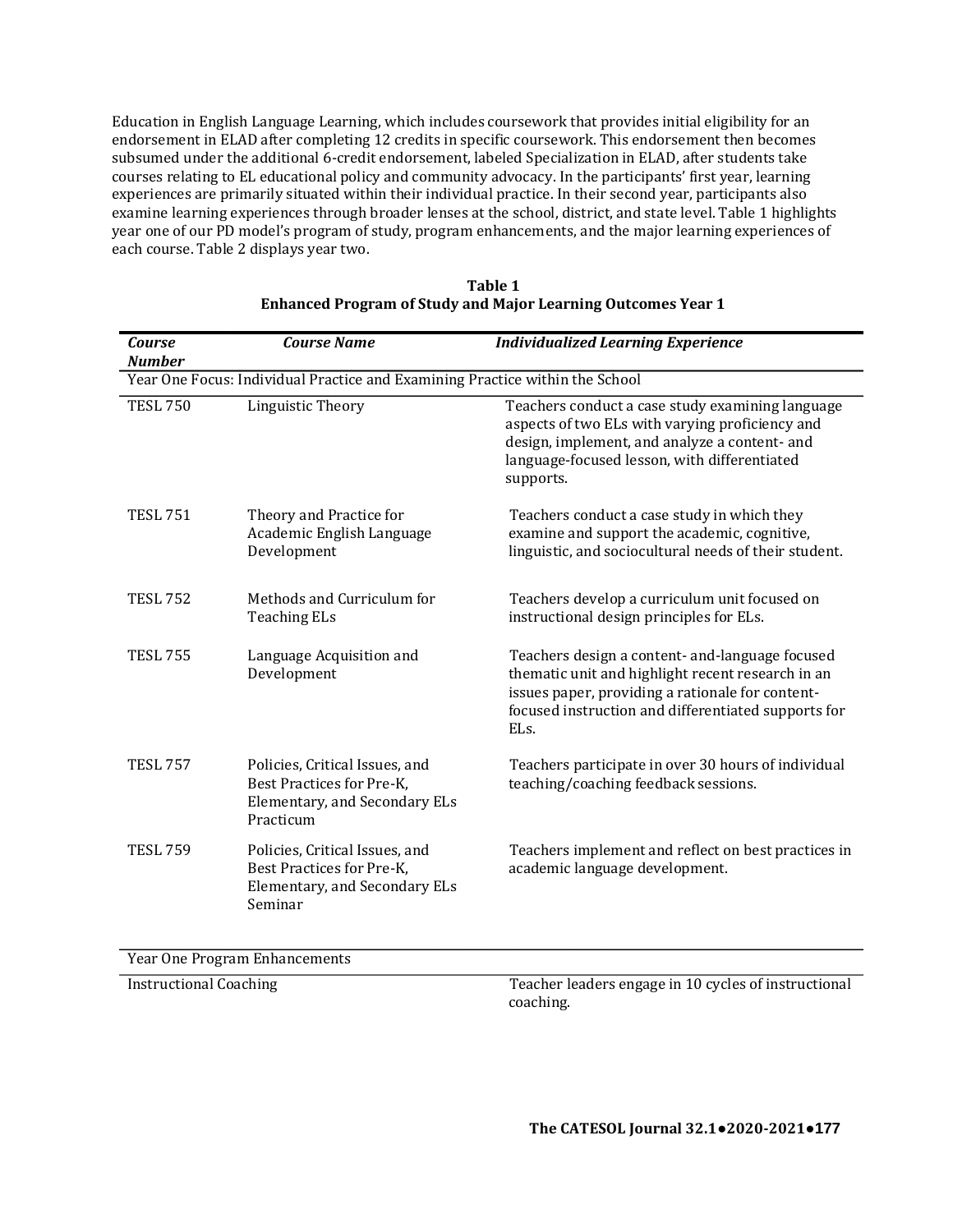Saturday Advanced Professional Learning Institutes

Teacher leaders learn and implement evidencebased practices surrounding academic language development in the content areas. They work with their principal to analyze campus wide practices

*Note:* TESL = Teaching English as a Second Language; ELs = English learners.

| <b>Course Number</b>                                                                                    | <b>Course Name</b>                                                              | <b>Individualized Learning Experience</b>                                                                                                                                                                             |  |  |
|---------------------------------------------------------------------------------------------------------|---------------------------------------------------------------------------------|-----------------------------------------------------------------------------------------------------------------------------------------------------------------------------------------------------------------------|--|--|
|                                                                                                         | Year Two Focus: Practice within the School and District; Instructional Coaching |                                                                                                                                                                                                                       |  |  |
| <b>TESL 754</b>                                                                                         | Assessment and Evaluation of<br>ELs                                             | Teachers develop and implement a series of<br>assessments to measure students' academic and<br>linguistic development.                                                                                                |  |  |
| <b>TESL 770</b>                                                                                         | <b>TESL Culminating Experience</b>                                              | Teacher leaders develop a series of PD<br>opportunities for their schools based on their<br>learning.                                                                                                                 |  |  |
| <b>TESL 760</b>                                                                                         | Foundations in Education in<br>Cultural and Linguistic<br>Diversity             | Teachers debate on effective program models<br>and report on the current and future state of<br>education for ELs in the state of Nevada. They<br>also reflect on their philosophy and vision for<br>teaching ELs.    |  |  |
| <b>TESL 758</b>                                                                                         | Cultural and Linguistic<br>Diversity Program<br>Leadership                      | Teachers study and leverage community<br>resources to support educational programming<br>of in their classroom and on their campus.                                                                                   |  |  |
| Year Two Program Enhancements                                                                           |                                                                                 |                                                                                                                                                                                                                       |  |  |
|                                                                                                         | Teacher leaders become instructional coaches                                    | Teachers certify on the CLASS instrument and<br>attend training to become an MTP coach. Teacher<br>leaders coach two teachers for 10 coaching cycles<br>and attend bi-monthly group and individual<br>coaching calls. |  |  |
| result of the Teaching English as a Second Language: ELs-English Learners: PD-professional development: |                                                                                 |                                                                                                                                                                                                                       |  |  |

| Table 2                                                             |
|---------------------------------------------------------------------|
| <b>Enhanced Program of Study and Major Learning Outcomes Year 2</b> |

*Note:* TESL=Teaching English as a Second Language; ELs=English learners; PD=professional development; CLASS; Classroom Assessment Scoring System; MTP=My Teaching Partner.

Each course engages teachers in at least one critical reflection cycle surrounding the major topics/philosophies of focus. Instructors explicitly teach and scaffold the reflection cycle for teachers. The initial weeks of the course engage teachers in describing and informing their practice. During core learning experiences teachers confront their practice with scaffolds from the instructor, and the final weeks of instruction engage teachers in restructuring their practice. The confronting and restructuring stages of the reflection cycle directly map onto teacher agency as they identify and develop plans to act. *Figure 4* highlights an example of the reflection cycle embedded into the curriculum development course.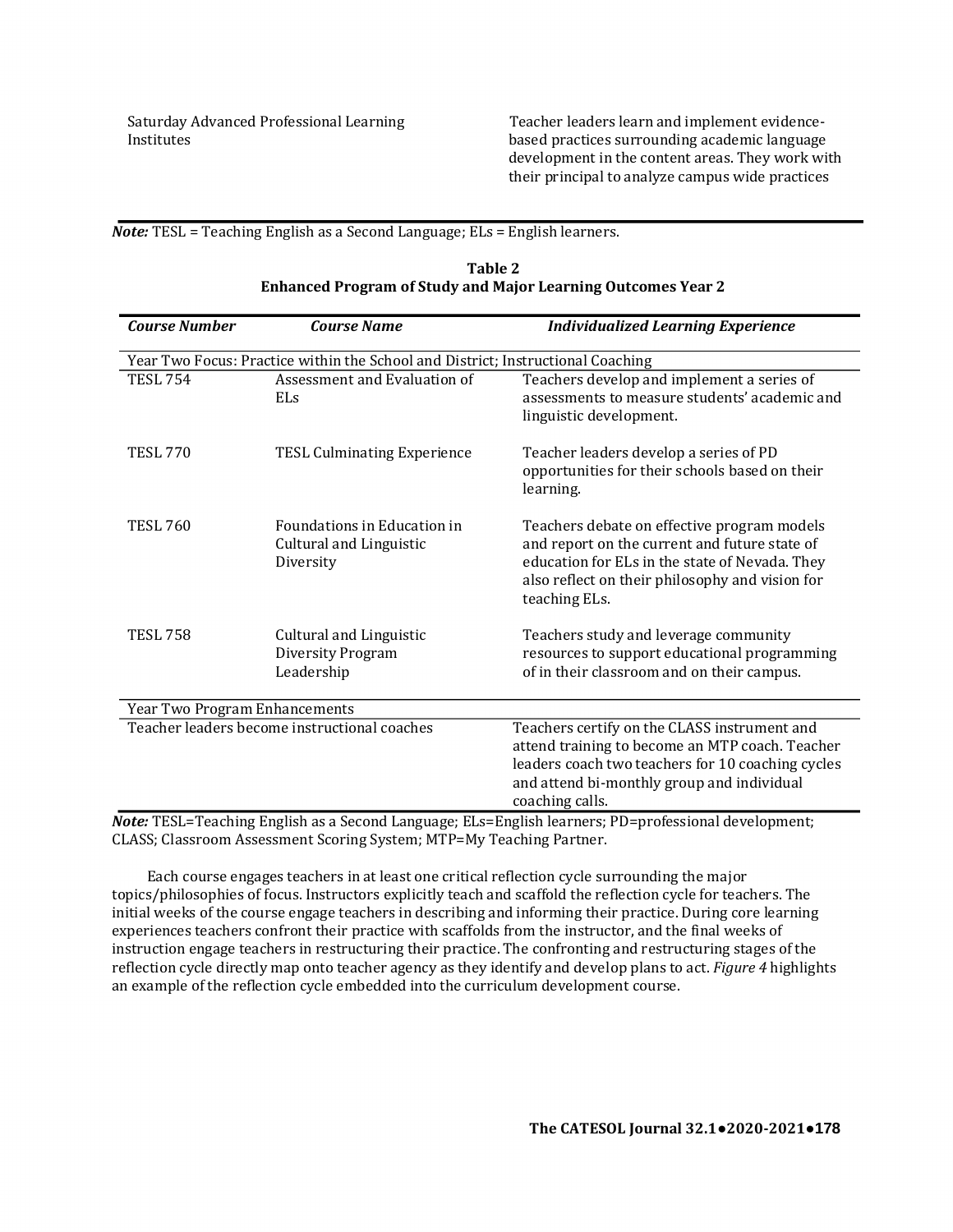

*Figure 4.* Sample reflection cycle (Smyth, 1989) embedded into curriculum course.

### *Instructional Coaching*

To further bridge the theories learned during graduate coursework to teachers' practice, program faculty engage teachers in a year-long (October-May; 10 cycles), ongoing coaching process. Seeking a research-based coaching model focused on developing teachers' reflection skills, we chose the *My Teaching Partner* (MTP) coaching model developed by the Center for Advanced Teaching and Learning at the University of Virginia. The MTP coaching model provides intensive, one-on-one coaching to teachers based on effective, adult-child interactions outlined in the Classroom Assessment and Scoring System (CLASS) (Pianta, LaParo, & Hamre, 2008). The focus on adult-child interactions is particularly powerful as it allows us to support teachers where they are in the three broad domains of effective interactions leading to improved educational outcomes: (1) Emotional Support; (2) Classroom Organization; and (3) Instructional Support (Pianta, La Paro & Hamre, 2008).

The MTP coaching model engages teachers in a reflection cycle similar to Smyth (1989), with intensive focus on noticing behaviors, reflecting on the impact of behaviors on students, and planning for future interactions. The asset-based model focuses on the effective interactions teachers are engaging in, and aims to build upon those interactions. This coaching process supports teacher agency by helping teachers identify their own effective interactions and guiding them to make their future instructional decisions based on those interactions.

*Saturday Advanced Professional Learning Institute (SAPLI)*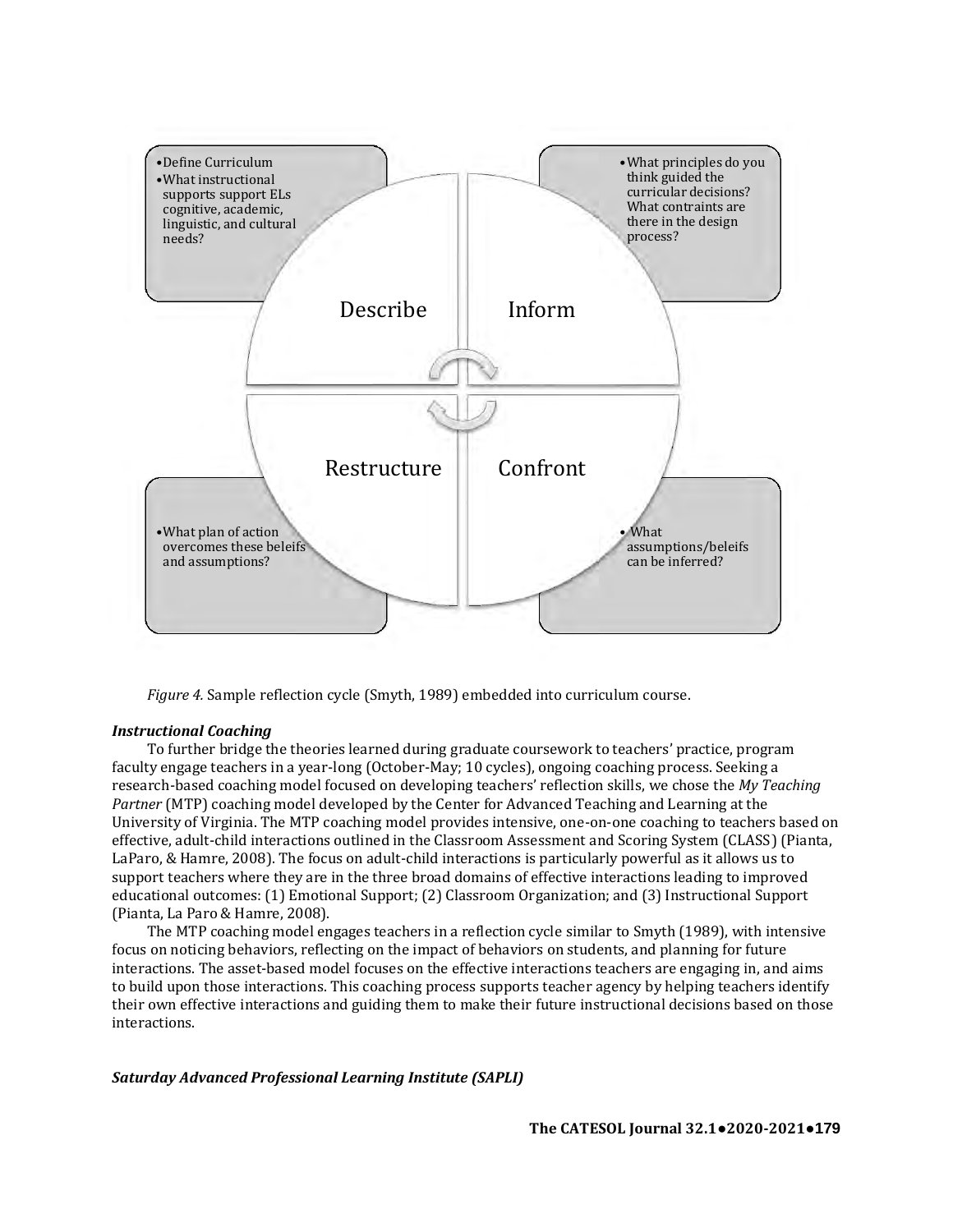In their first year, teacher leaders also attend a series of six advanced professional learning institutes (SAPLI) focused on academic language development within specific content areas. Researchers specializing in academic language development in early literacy, math, science, social studies, special education, and shared book reading deliver a hands-on 8-hour workshop to teacher participants and their principals.

 These additional 48 hours of PD serve several functions towards the goal of developing teacher leaders' agency in the field of English language learning. First, the SAPLI sessions directly link back to instruction that is taking place in their graduate coursework, providing students the opportunity to examine learning constructs in multiple contexts and through multiple lenses. Second, the SAPLI sessions give teacher leaders and their principals the opportunity to engage directly with the researchers who developed the instructional practices they are learning. This enables teacher leaders to better understand the role research plays in the adoption of instructional strategies for their practice. Finally, it enables teacher leaders and their principals to further critically reflect on practices as national experts and scholars provide differing viewpoints from various contexts that further support teachers' examination of practice in broader social, political, and cultural contexts. Table 3 highlights the foci of each session.

# **Table 3 Summary of Content Objectives for the Saturday Advanced Professional Learning Institute**

| <b>Session Title</b>                                                                         | <b>Content Objectives</b>                                                                                                                                                                                                                                                                                                                                                                                                                                                                                  |
|----------------------------------------------------------------------------------------------|------------------------------------------------------------------------------------------------------------------------------------------------------------------------------------------------------------------------------------------------------------------------------------------------------------------------------------------------------------------------------------------------------------------------------------------------------------------------------------------------------------|
| Session 1: Academic<br>Language via Early<br>Childhood Literacy<br>Instruction               | Teacher/Leaders develop an understanding of first language<br>development and second language acquisition and how oral language and<br>academic language use specifically (e.g., vocabulary) contribute to early<br>literacy development in orthographic languages (English/Spanish).                                                                                                                                                                                                                      |
| Session 2: Academic<br>Language via<br><b>Mathematics Instruction</b>                        | Teacher/Leaders develop an understanding of the academic language<br>required to support mathematical learning and discussions around<br>number operations and algebraic thinking.                                                                                                                                                                                                                                                                                                                         |
| Session 3: Academic<br>Language via Science<br>Instruction                                   | Teacher/Leaders develop an understanding of scaffolding and other<br>research-based strategies that support and extend scientific discourse<br>and critical thinking.                                                                                                                                                                                                                                                                                                                                      |
| Session 4: Academic<br>Language via Social<br><b>Studies Instruction</b>                     | Teacher/Leaders develop an understanding of the 6 components of<br>effective instruction for diverse learners (big ideas, screening,<br>background knowledge, scaffolding, strategic integration, judicious<br>review) in the context of building academic language during social<br>studies instruction.                                                                                                                                                                                                  |
| Session 5: Academic<br>Language via Early<br>Childhood Special<br><b>Education Supports</b>  | Teacher/Leaders develop an understanding of (a) the bilingual<br>development in children with disabilities and how to distinguish issues<br>associated with second language acquisition from language delays; (b)<br>the potential impact of various disabilities on dual language development<br>including intellectual disabilities and autism; and (c) the importance of<br>providing native language support via schools and family cultural<br>practices to foster academic language use and success. |
| Session 6: Academic<br>Language via Interactive<br><b>Content Enriched Book</b><br>Practices | Teacher/Leaders develop an understanding of how interactive content<br>enriched book reading discussions can build academic language and<br>content knowledge (science, social studies) simultaneously via<br>empirically based instructional design principles (6 components of<br>effective instruction) and language scaffolding practices.                                                                                                                                                             |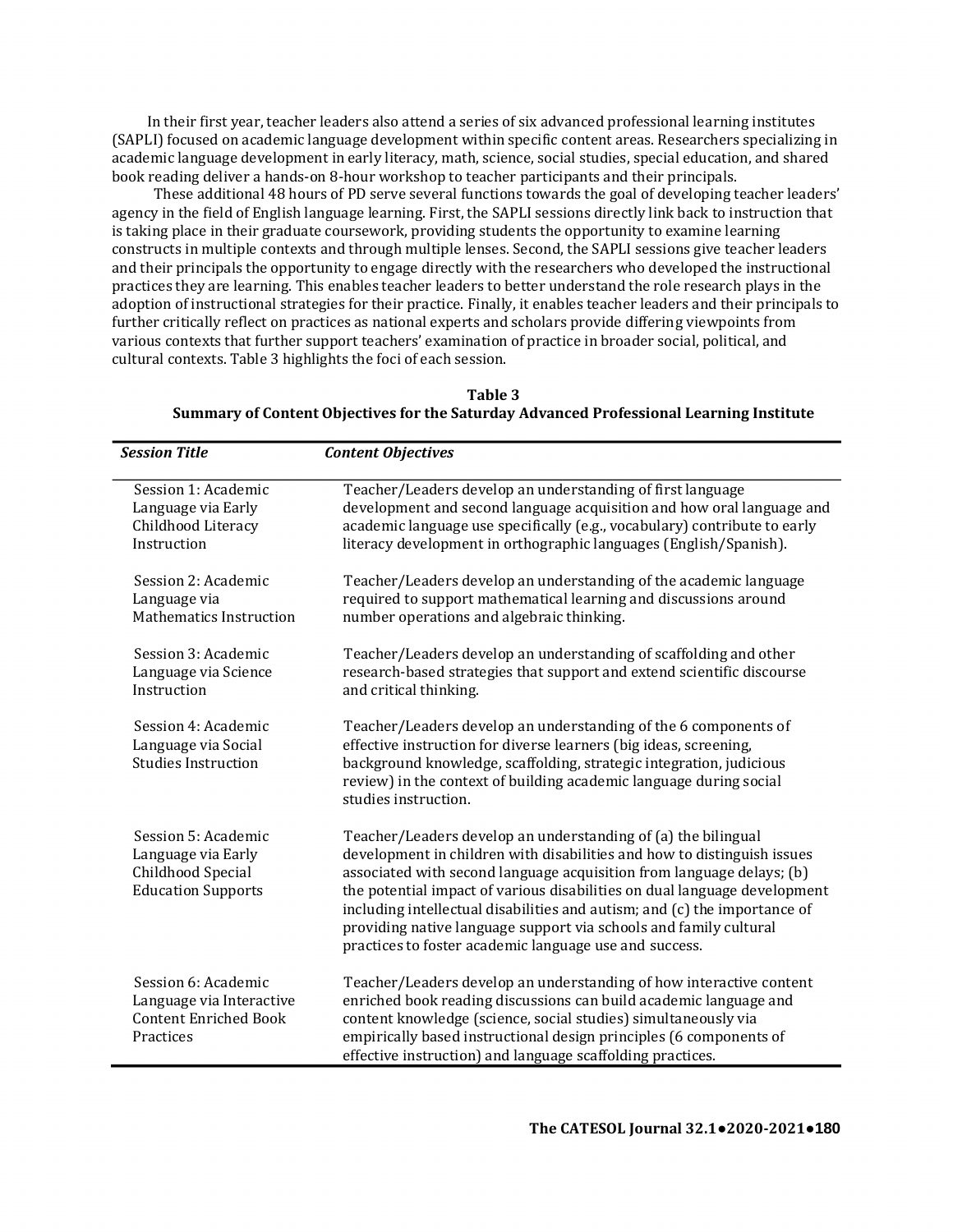Each SAPLI session includes a pre-session evaluation of their current knowledge and description of their typical practices. During the session, the invited researchers present their research-based interventions and best practices. They also engage teacher leaders in reflective discussions surrounding their beliefs and the contextual factors influencing their instructional decisions around the topic of focus. In a series of culminating activities, teacher leaders apply the knowledge and strategies gained from the session to the development of a new lesson that will be implemented in their classrooms. These activities are linked to their seminar class in which they formally reflect on shifts in their practice and their plans for future action as a result of participating in the session. Table 4 provides an example of the organizational structure, reflection cycle, core reflection questions, and high priority content of a SAPLI session.

| Preparation: Pre-SAPLI Experiences                                                                                                                                                                                                                                                                                                                                | Implementation: Session 1-Academic Language<br>via Early Childhood Literacy<br>Reflection Points Guided by Content Expert                                                                                                                                                                                                                                                                                                                                                                                        | Reflection: Post-SAPI Experiences to<br>Address the Knowledge-Practice Gap                                                                                                                                                                                                                                                                                                                                                                                                                                                                                                                                                                                                                                                                                                                                                                                                                                                                                                                                                                                                                                                                            |  |
|-------------------------------------------------------------------------------------------------------------------------------------------------------------------------------------------------------------------------------------------------------------------------------------------------------------------------------------------------------------------|------------------------------------------------------------------------------------------------------------------------------------------------------------------------------------------------------------------------------------------------------------------------------------------------------------------------------------------------------------------------------------------------------------------------------------------------------------------------------------------------------------------|-------------------------------------------------------------------------------------------------------------------------------------------------------------------------------------------------------------------------------------------------------------------------------------------------------------------------------------------------------------------------------------------------------------------------------------------------------------------------------------------------------------------------------------------------------------------------------------------------------------------------------------------------------------------------------------------------------------------------------------------------------------------------------------------------------------------------------------------------------------------------------------------------------------------------------------------------------------------------------------------------------------------------------------------------------------------------------------------------------------------------------------------------------|--|
| Survey of Key Language/Literacy<br>Knowledge and Practices for ELs                                                                                                                                                                                                                                                                                                | Language Development and Language<br>۰<br>Samples (Variability in ELs, Essential<br>Language Systems. Multilingualism.<br>Language Milestones for 3-months to 7                                                                                                                                                                                                                                                                                                                                                  | Survey of Key Language/Literacy Knowledge and Practices for ELs.                                                                                                                                                                                                                                                                                                                                                                                                                                                                                                                                                                                                                                                                                                                                                                                                                                                                                                                                                                                                                                                                                      |  |
| 15-minute Video Vignette of a Typical<br>Literacy Lesson                                                                                                                                                                                                                                                                                                          | years, Language Sampling, Stages of<br>Second Language Acquisition<br>Language to Literacy Connections for                                                                                                                                                                                                                                                                                                                                                                                                       | Develop and implement a literacy lesson keeping in mind the specific<br>needs of EL students and best practices and knowledge gained from<br>the SAPLI Session.                                                                                                                                                                                                                                                                                                                                                                                                                                                                                                                                                                                                                                                                                                                                                                                                                                                                                                                                                                                       |  |
| Reflection on the 15-minute Video Lesson<br>that is Shared in the SAPLI Session:<br>a. Step 1/Describe: What did you say and<br>do (practices) to support the cultural,<br>academic, cognitive, and linguistic<br>needs of vour English learners?<br>b. Step 2/Inform: What principles guided<br>your selection and implementation of<br>the described practices? | English learners (The Connection<br>between Language and Reading/Writing,<br>Chall's Stages of Literacy Development,<br>Second Language Literacy Development,<br>Alphabetic Languages and<br>Transferability, Five Core Areas of<br>Literacy Instruction and Complementary<br>Best Practices, Curricular Alignment to<br>EL Language/Literacy Needs, English<br>and Spanish Connections)<br>Model a Literacy Lesson<br>Planning for Demonstration Lesson<br>Demonstration Lesson with Feedback and<br>Reflection | Reflection on the New Lesson:<br>a. Step 1/Describe: What did you say and do (practices) to support the<br>cultural, academic, cognitive, and linguistic needs of your English<br>learners?<br>b. Step 2/Inform: What principles guided your selection and<br>implementation of the described practices? Were there barriers that<br>vou able to work around? Explain. Were there barriers vou were not<br>able to work around? Explain.<br>*c. Step 3/Confront: What do your practices say about your assumptions<br>(accepted as certain or true without necessarily having proof) and<br>beliefs about teaching? What causes you to maintain your theories?<br>What barriers constrain your views about what is possible in<br>teaching (literacy to ELs)?<br>d. Step4/Restructure: As a result of this critical reflection, do vou see<br>vour teaching in a different way? Describe what action you will take<br>to change the situation?<br>* The content expert provides feedback on the response to this reflection<br>after reviewing the new video vignette of a literacy lesson. The other<br>reflections are shared in the seminar class. |  |

| Table 4                                                                        |  |  |  |
|--------------------------------------------------------------------------------|--|--|--|
| <b>Example of a SAPLI Session: Preparation, Implementation, and Reflection</b> |  |  |  |

# *Embedded Teacher Leadership*

 $\ddot{+}$ 

The first year of the PD model and MEd program focuses on the development of teacher leaders' individual classroom skills and critical reflection. It also includes activities with their classroom principals via the SAPLI sessions that begin to engage them in understanding the broader educational context. The second year of the program focuses on embedded opportunities for teachers to learn and develop leadership skills related to support and instruction for ELs. Specifically, the PD model engages teacher leaders in developing three primary roles as  $a(n)$ : (1) curriculum/instructional specialist; (2) classroom supporter; and (3) advocate and partner (Center for Strengthening the Teaching Profession, 2009). Table 5 highlights the leadership roles teacher leaders engage in and their corresponding courses.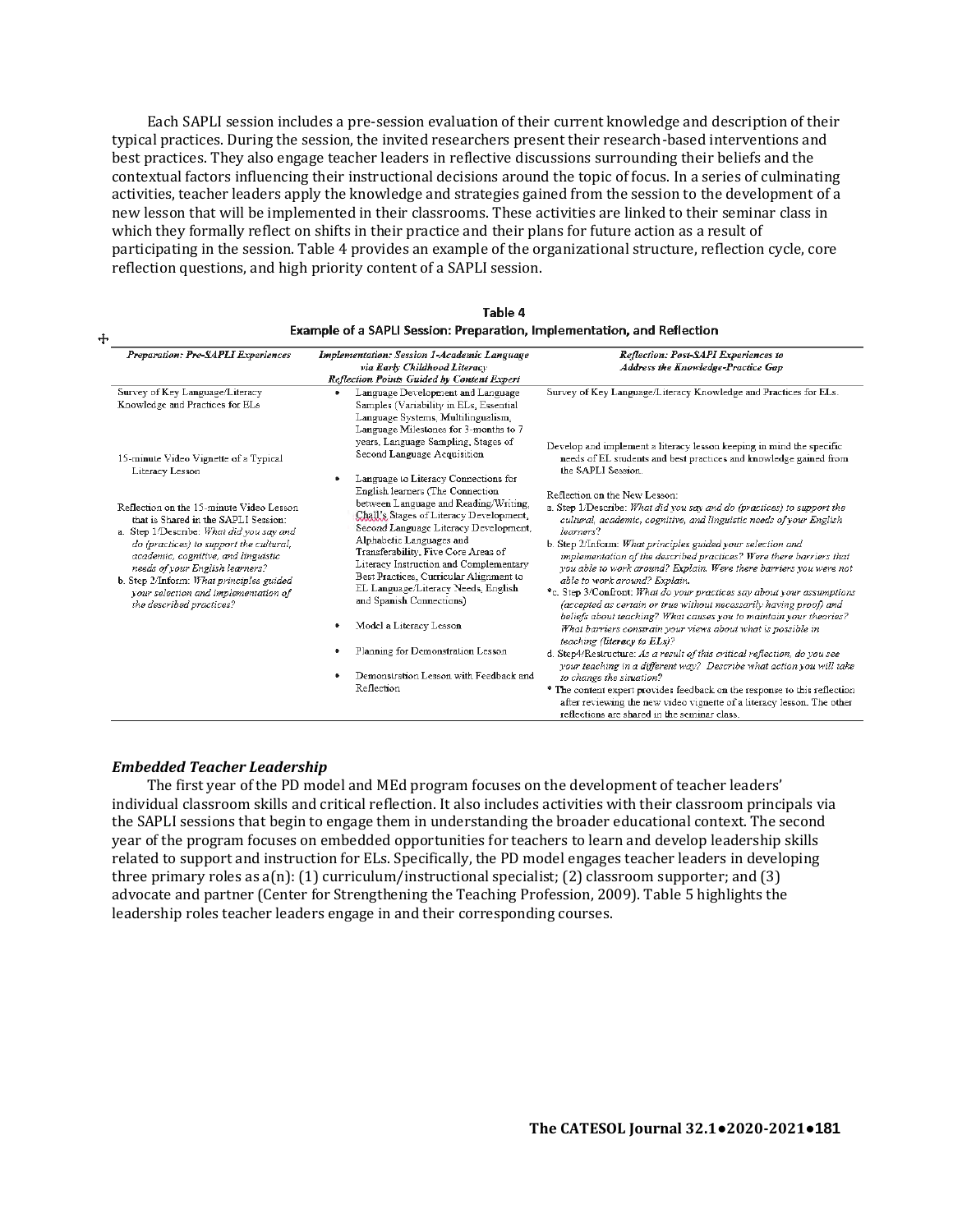| <b>Course</b>                         | <b>Title</b>                                                                                                     | <b>Teacher Leader</b><br><b>Area of Focus</b>            | <b>Learning Experience</b>                                                                                                                                                   |  |
|---------------------------------------|------------------------------------------------------------------------------------------------------------------|----------------------------------------------------------|------------------------------------------------------------------------------------------------------------------------------------------------------------------------------|--|
| <b>TESL 752</b>                       | Methods and Curriculum for<br><b>Teaching ELs</b>                                                                | Advocate/Partner                                         | Teachers evaluate their<br>school curriculum for<br>effective instructional<br>design principles for ELs.                                                                    |  |
| <b>TESL 757</b>                       | Policies, Critical Issues, and<br>Best Practices for Pre-K,<br>Elementary, and Secondary<br><b>ELs Practicum</b> | Instructional<br>Specialist                              | Teachers complete an<br>action research project.                                                                                                                             |  |
| <b>TESL 770</b>                       | <b>TESL Culminating Experience</b>                                                                               | Instructional<br>Specialist/<br><b>Classroom Support</b> | Teacher leaders develop a<br>series of PD opportunities<br>for their schools.                                                                                                |  |
| <b>TESL 760</b>                       | Foundations in Education in<br><b>Cultural and Linguistic</b><br>Diversity                                       | Advocate/Partner<br>Instructional<br>Specialist          | Teachers develop<br>statements for key<br>educational stakeholders<br>surrounding EL<br>programming.                                                                         |  |
| <b>TESL 758</b>                       | <b>Cultural and Linguistic</b><br>Diversity Program<br>Leadership                                                | Advocate/Partner                                         | Teachers develop a<br>community partnership<br>plan for their school.                                                                                                        |  |
| <b>Program Enhancements</b>           |                                                                                                                  |                                                          |                                                                                                                                                                              |  |
| Institutes                            | Saturday Advanced Professional Learning                                                                          | Instructional<br>Specialist/<br>Advocate                 | Teachers and their<br>principals examine<br>school-wide practices<br>related to ELs academic<br>language development.<br>Teams engage with expert<br>faculty across the U.S. |  |
| Teachers become instructional coaches |                                                                                                                  | <b>Classroom Support</b>                                 | Teacher leaders coach two<br>teachers for 10 coaching<br>cycles.                                                                                                             |  |

# **Table 5 Teacher Leadership Experiences**

At the core of developing teachers' leadership capacity in year two is training teachers to become instructional coaches of adult-child interactions through *My Teaching Partner* (Center for Advanced Teaching and Learning, 2009). Teachers attend a three-day training, and coach two teachers through 10 coaching cycles from October to May. Teacher leaders participate in an ongoing cycle of self-reflection as an instructional coach with their MTP expert coach through two group sessions and two one-on-one sessions per month.

# **Preliminary Outcomes**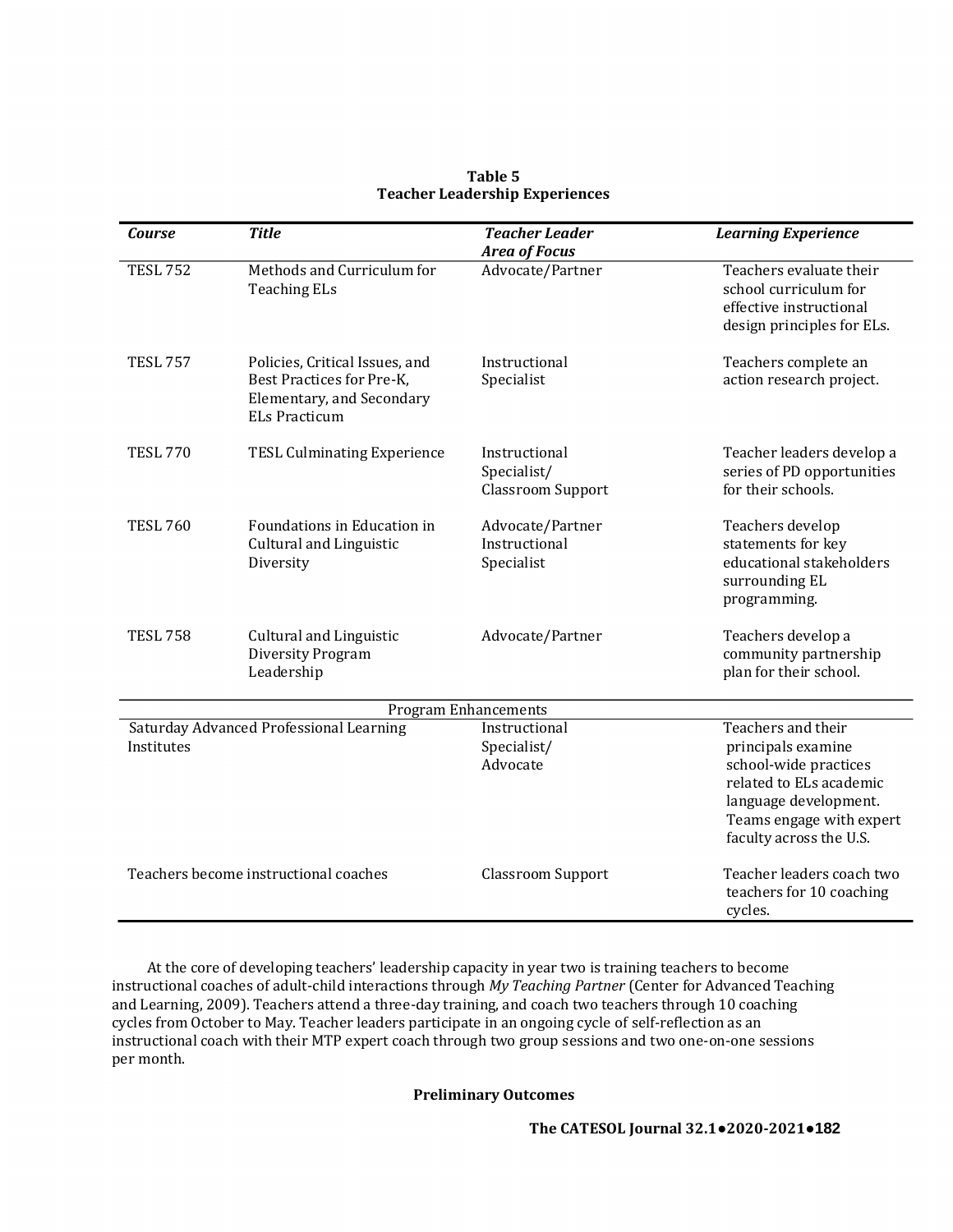The enhancement of our graduate program was grounded in a two-fold purpose: (a) to close the theoryto-practice gap to improve instruction and educational outcomes for ELs, and (b) to explicitly develop participants' knowledge and skills to play a compelling leadership role in reform efforts. Our outcome measures center around (a) social validity; (b) participants' self-efficacy; and (c) observed practices. These measures are collected each year and guide ongoing refinement of our program.

# *Social Validity*

**Coursework**. Students rate their satisfaction with the three components of the enhanced graduate program (i.e., coursework, coaching, and SAPLI). Overall, participants feel the program coursework has impacted their beliefs about ELs and prepared them to better meet their instructional needs. To date, 100% of participants report that the graduate coursework has: (1) shifted their beliefs about ELL students and their instructional needs; (2) prepared them to serve ELLs effectively; (3) enhanced their understanding of the different language components (e.g., phonology, morphology, syntax, semantics) and how to further develop them for ELs across modalities (i.e., listening, speaking, reading, and writing); and (4) enhanced their understanding of how to interpret assessments to understand ELLs' performance and to inform their instruction for ELs.

**Coaching.** Ninety percent of students completely agree and 10% mostly agree that the coaching process improves their reflection skills related to adult-child interactions. Eighty percent of teachers completely agree and 20% of teachers mostly agree that coaching improves intentionality in their adult-child interactions.

**SAPLI sessions.** Fifty percent of teachers completely agree and 40% of teachers mostly agree that the opportunities to gain knowledge from experts across the second language acquisition research field is an effective approach to support their teaching.

**Leadership.** Although many of the participants indicate struggles transitioning into a more formal leadership position through coaching, overwhelmingly, being trained and implementing instructional coaching is critically important to their development. Through focus group discussions, we evaluate the social acceptability of training teacher leaders in a systematic coaching model. We find teachers' perceptions of being trained as an instructional coach center around (a) the power of coaching peer mentees outside of their grade level; (b) the mentees' perceived value of being coached by a colleague in a strengths-based model; and (c) the impact of coaching someone else on their own daily instructional practices and decisions.

# *Self-Efficacy*

**Teaching ELs.** We also ask participants to rate their self-efficacy using Karabenick & Noda's (2004) selfefficacy survey as well as a researcher developed self-efficacy instrument. The greatest gains in participants' self-efficacy from the initial reporting to the end of their program were in the areas of general self-efficacy (e.g., *I can conduct my classes in ways that help students understand the material; I know how to teach learning strategies to my students that will help them master the material*), working with ELs self-efficacy (e.g., *I am good at helping students who are EL understand the material in my classes; I have the ability to teach students who are English learners learn the material in my class*), and the delivery of explicit vocabulary and written language instruction (e.g. *I am good at teaching a set of vocabulary words intensively across several days; I am good at integrating written language into my instruction*). Data regarding the statistical significance of participants' self-efficacy can be found in Appendix A.

**Leadership.** Through focus group discussions, we are learning about the impact of training participants as instructional coaches on their self-efficacy as leaders. Some participants express that they have more confidence in a leadership role. Many acknowledge the challenge of separating their roles as friends and colleagues with the instructional coach role. Others hope for more school-level leadership opportunities.

### *Observed Practices*

**Instructional practice.** We use the CLASS observation tool (Pianta, La Paro, & Hamre, 2008) to measure shifts in participants' instructional practices. Participants entered the program with scores on the CLASS instrument ranging from mid to high. Sixty percent of participants thus far have increased in the quality and duration of their adult-child interactions. Twenty percent have scores that remain stable, yet in the mid-tohigh range. Ten percent have dropped in their scores, yet beginning scores were in the mid-to-high range. Ten percent of scores have dropped to the low-to-mid range.

**Leadership.** Although participants face many challenges to teach fulltime and complete the requirements of the instructional coaching model, 100% of the participants have thus far met the minimum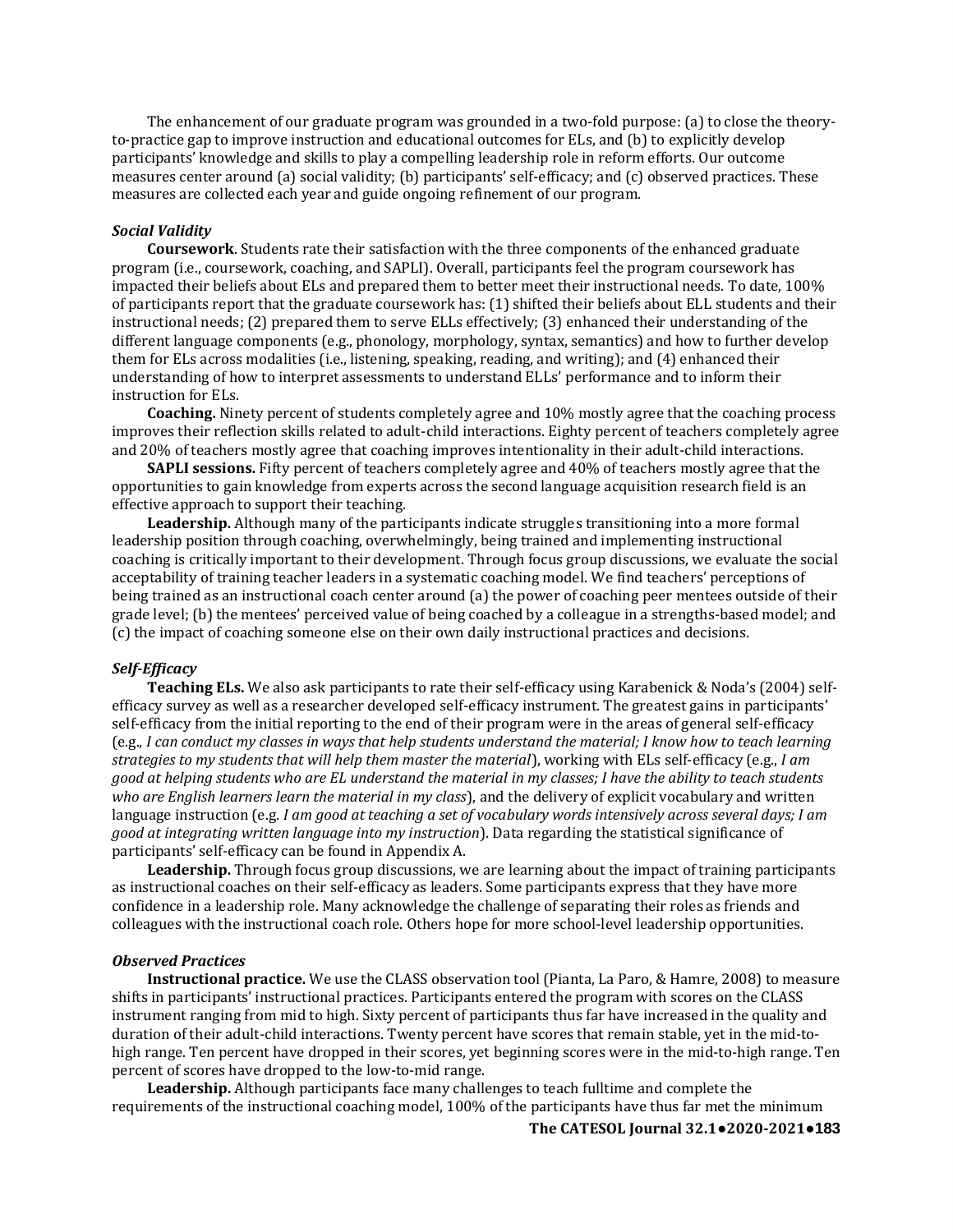requirements for the initial stage of the coaching credential. Seventy-five percent of respondents that have been coached by a project participant indicate the coaching experience was positive and 25% indicate it was very positive.

#### **Lessons Learned and Program Modifications**

We evaluate the effectiveness of our enhanced graduate education program through the ongoing collection of social validity, self-efficacy, and observed practice measures. Overall, participants thus far feel that the overall model supports their academic language instruction with ELs. The majority of participants have entered the program with high levels of self-efficacy and through the course of the program self-efficacy improves in a few key areas. Outcomes of observed practices are unexpectedly inconsistent with gains for most participants but not all. In terms of leadership, participants have met the requirements to become credentialed coaches, however, some indicate hesitancy in self-identifying as a leader in the field.

## *Theory-to-Practice Gap*

With the intent to close the theory-to-practice gap, we undertook significant course revision to embed multiple opportunities for participants to learn, practice, and receive ongoing feedback on evidence-based practices (EBPs). Although the practices were connected to theoretical foundations and linked to the empirical literature, we have found that students implement EBPs and can explain some of the literature surrounding the practice; however, after our first cohort, we recognized the importance in further enhancing teacher participants' understanding of theoretical principles guiding their practices.

With this understanding, we further modified our program to explicitly highlight and link theory-topractice across the three domains of the program (coursework, coaching, Saturday sessions). We developed a "note-catcher" of critical theoretical principles, in which students captured practices across the program as they related to key theories. We further modified our reflection cycle to encourage participants to systematically consider the theory-to-practice link. Saturday session consultants also made explicit the link between theory and practice and framed feedback around theoretical principles.

### *Leadership*

Although we have emerging and guiding models for teacher leadership and each participant engages in the same leadership activities and are mentored on their coaching, participants' experiences have been quite different. The variables impacting their experience are numerous and complex (e.g., self-efficacy, leadership mentoring, mentee enthusiasm for coaching). It is important that early on, participants understand that one can be a leader in the field of EL education in various ways. And while our courses have various leadership activities embedded, our primary focus has been on instructional coaching. Upon reflection, we decided to begin having these discussions and providing differentiated opportunities to participants earlier in the program.

# **Implications for Graduate Education Programs**

The growth rate of the EL student population should no longer be a surprising statistic in the opening paragraphs of journal articles and textbooks. Large populations of ELs have been members of our urban and rural classrooms for many years. While it is easy for us to shift the national blame for ELs' lack of academic progress on varied factors (e.g., lack of funding, teachers, parents, poverty, and policy makers), it is time for each of us to hold ourselves accountable by examining our unique role in improving the educational outcomes for ELs and taking broad-based action.

For graduate education programs, working with licensed, in-service teachers in general education settings, it is essential to narrow the theory-to-practice gap, and ensure that our graduate level experiences have ecological value so student learning is translated into improved instructional practices and decisions in the classroom. We argue that this requires teachers in graduate education to engage in ongoing self-reflection in which they examine their beliefs and practices through multiple lenses (i.e., personal, political, sociocultural) and then take action. We also propose that teachers receive scaffolded support and feedback in analyzing their beliefs and teaching practices.

We also challenge teacher education programs to examine the ways in which they intentionally and systematically train their in-service teachers to be teacher leaders in the field of EL education. We contend that well-trained teacher leaders are an essential piece of the puzzle in systemic improvements in educational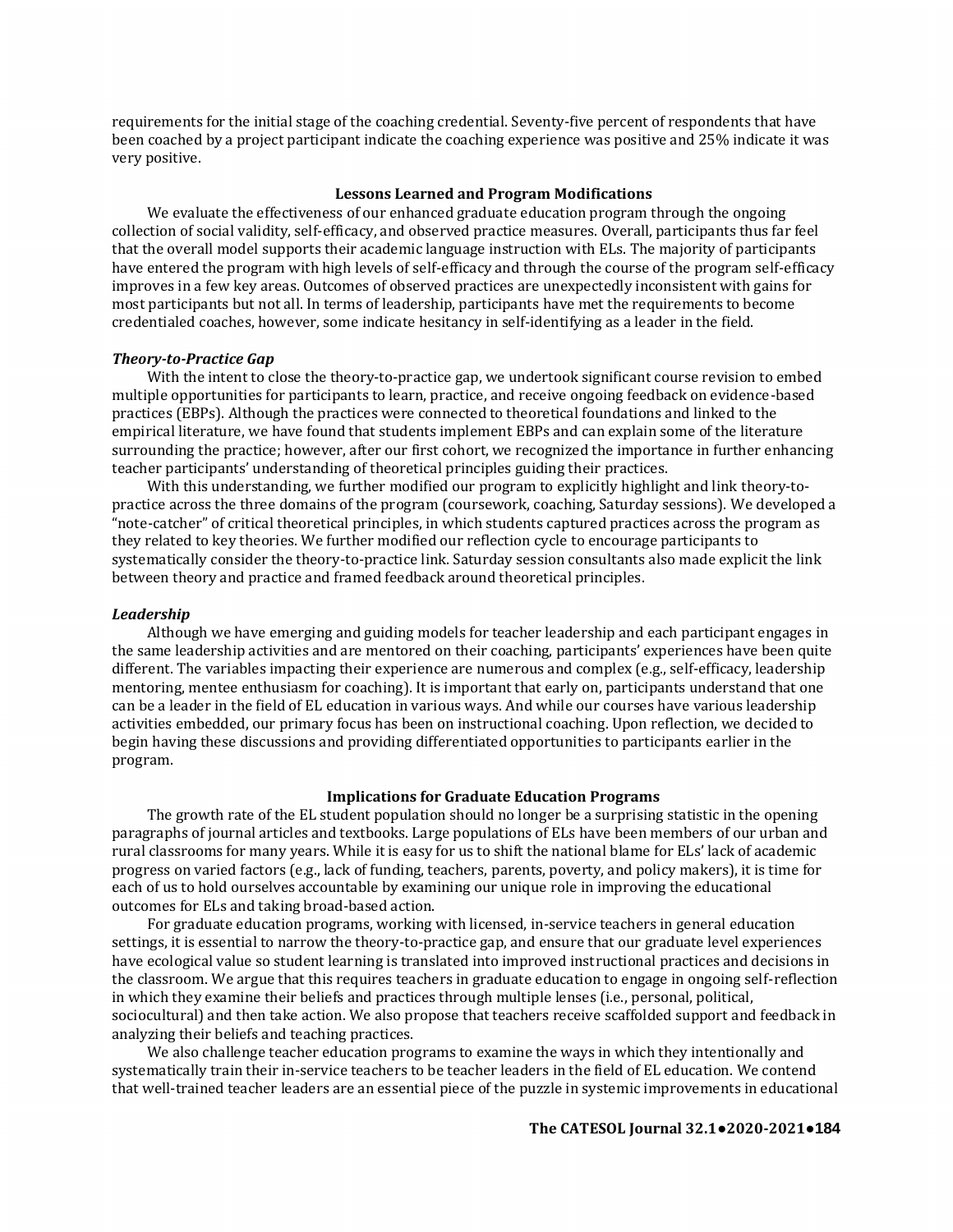outcomes for our English learners. Graduate education programs can play a compelling role in preparing their teachers to advocate for and shape the education field.

While we challenge graduate education programs to reflect on how they close the theory-to-practice gap and develop teachers as teacher leaders, we would be remiss if we discounted the paucity of research guiding the understanding in the variables that influence shifts in teaching practices and the development of teacher leaders. Teaching is complex, as a multitude of variables interact during teachers' moment-to-moment decisions in the classroom. This is further complicated when teachers' belief systems are confronted with new learning. As professional educators, we must better understand the interaction between these variables and support our teacher leaders in overcoming hurdles to the provision of high-quality education for ELs.

The enhanced graduate PD model supported by our university represents one framework for reenvisioning how to close the theory-to-practice gap that undermines educational reform and quality instruction for ELs. Sculpted by relevant field-based opportunities, systematic critical reflection points, and experiences that promote teacher empowerment, this approach to in-service professional development has the potential to promote a "sociocultural consciousness" (Banks, Cochran-Smith, Moll, Richert, Zeichner et al., 2005; p. 253) that expands teachers' views of the world and their roles in the classroom and community. Ultimately, such re-envisioning of university graduate level experiences requires the courage to do something new with boldness and a sense of urgency.

# **Authors**

*Tracy Spies, an Associate Professor of English Language Learning at the University of Nevada Las Vegas, received her PhD from Texas A&M University in Educational Psychology with an emphasis in Hispanic Bilingual Education. She examines academic language development of bilingual students from both teacher development and student intervention perspectives.*

*Sharolyn Pollard-Durodola, a Professor of English Language Learning at the University of Nevada Las Vegas, earned her EdD from the University of Houston in Curriculum and Instruction in Second Language Acquisition and Bilingual Education. She investigates the prevention and intervention of language and literacy difficulties among students at risk of academic difficulties.*

*Alain Bengochea, an Assistant Professor of English Language Learning at the University of Nevada Las Vegas, received his PhD from the University of Miami in Language and Literacy Learning in Multilingual Settings. He examines ways in which emergent bilingual learners' language and literacy development are supported across home, community, and school contexts.*

*Gloria Carcoba Falomir is a Graduate Assistant for the English Language Learning program and a Doctoral Student in Special Education at the University of Nevada Las Vegas. She investigates effective mathematics interventions for students with learning disabilities and for culturally and linguistically diverse students.*

*Yunying Xu is a Graduate Assistant for the English Language Learning program and a Doctoral Student in Literacy Education. Her research interests include the evaluation of international children's literature and community-based family literacy programs for diverse learners.* 

### **References**

Ajayi, L. (2011). Teaching alternative licensed literacy teachers to learn from practice: A critical reflection model. *Teacher Education Quarterly*, *38*, 169-189.

Banks, J., Cochran-Smith, M., Moll, L., Richert, A., Zeichner, K., LePage, P., Darling-Hammond, L., Duffy, H., & McDonald, M. (2005). Teaching diverse learners. In Linda Darling-Hammond & John Bransford (Eds.).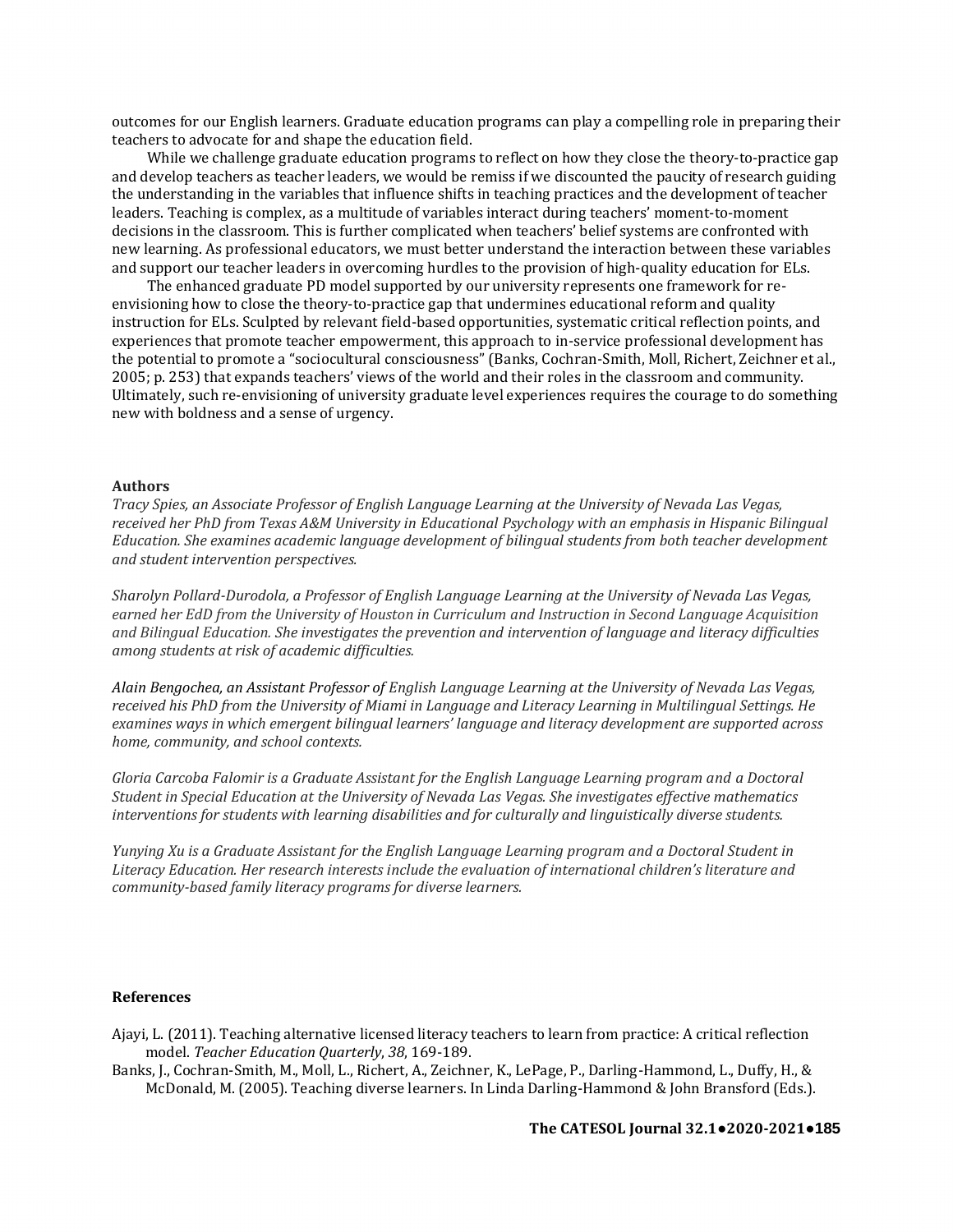*Preparing teachers for a changing world: What teachers should learn and be able to do* (232-274). San Francisco, CA: John Wiley and Sons.

- Breffni, L. (2011). Impact of curriculum training on state-funded prekindergarten teachers' knowledge, beliefs, and practices. *Journal of Early Childhood Teacher Education, 32,* 176-193. Doi: 10.1080/1090127.2011.572226
- Broekkamp, H., & van Hout-Wolters, B. (2007). The gap between educational research and practice: A literature review, symposium, and questionnaire. Educational Research and Evaluation, 13, 203-220. doi: 10.1080/13803610701626127
- Broin, A. (2015). Leading from every seat: Empowering principals to cultivate teacher leadership for school improvement*. New Leaders*. Retrieved from http://ezproxy.library.unlv.edu/login?url=http://search.ebscohost.com/login.aspx?direct=true&db=eri
- c&AN=ED556352&site=ehost-live Bryan, L.A. (2003). Nestedness of beliefs: Examining a prospective elementary teacher's belief system about science teaching and learning. Journal of Research in Science Teaching, 40, 835-868. doi: 10.1002/tea.10113
- Center for Advanced Study of Teaching and Learning. (2021). *MyTeachingPartnerTM.* https://education.virginia.edu/myteachingpartner
- Center for Strengthening the Teaching Profession. (2009). *Teacher leadership framework*. Retrieved from: http://cstp-wa.org/teacher-leadership/teacher-leadership-skills-framework/
- Cochran-Smith, M. (2008). The new teacher education in the United States: Directions forward. *Teachers & Teaching*, *14*, 271-282. doi:10.1080/13540600802037678
- Darling-Hammond, L., & McLaughlin, M. W. (2011). Policies that support professional development in an era of reform. *Phi Delta Kappan*, *92*, 81-92. doi:10.1177/003172171109200622
- Day, C., Elliot, B., & Kingston, A. (2005). Reform standards and teacher identity: Challenges of sustaining commitment. *Teaching and Teacher Education, 21*, 563-577. doi:10.1016/j.tate.2005.03.001
- Every Student Succeeds Act, Pub. L. No. 114-95, § 1177 Stat. (2015).
- Graves Kretlow, A., & Bartholomew, C.C. (2010). Using coaching to improve the fidelity of evidence-based practices: A review of studies. *Teacher Education and Special Education, 33*, 279-299. doi:10.1177/0888406410371643
- Griffiths, V. (2000). The reflective dimension in teacher education. *International Journal of Educational Research, 33*, 539-555. doi: 10.1016/S0883-0355(00)00033-1
- Han, H. S. (2012). Professional development that works: Shifting preschool teachers' beliefs and use of instructional strategies to promote children's peer social competence. *Journal of Early Childhood Teacher Education, 33*, 251-268. doi: 10.1080/10901027.2012.705804
- Hansen-Thomas, H., Richins. L.G., Kakkar, K., & Okeyo, C. (2016). I do not feel I am properly trained to help them! Rural teachers' perceptions of challenges and needs with English-language learners. *Professional Development in Education, 42(2*), 308-324
- https://www.tandfonline.com/action/showCitFormats?doi=10.1080/19415257.2014.973528
- Hemsley-Brown, J., & Sharp, C. (2003). The use of research to improve professional practice: A systematic review of the literature. *Oxford Review of Education, 29*, 449-470. doi:10.1080/0305498032000153025
- Hill, H. C. (2007). Learning in the teaching workforce. *The future of children, 17*, 111-127.
- Hood, P. (2003). *Scientific Research and Evidence-Based Practice*. San Francisco, CA: WestEd.
- Ion, G., & Iucu, R. (2016). The impact of postgraduate studies on the teachers' practice. *European Journal of Teacher Education, 39*, 602–615. doi:10.1080/02619768.2016.1253674.
- Karabenick, S.A., & Clemons Noda, P.A. (2004). Professional development implications of teachers' beliefs and attitudes toward English Language Learners. *Bilingual Research Journal, 28*, 55-75. doi: 10.1080/15235882.2004.10162612
- Lukacs, K. (2015). 'For me, change is not a choice': The lived experience of a teacher change agent. *American Secondary Education, 44*, 38-44.
- McIntyre, D. (2006). Bridging the gap between research and practice. *Cambridge Journal of Education, 35,*  357-382. doi: 10.1080/03057640500319065
- Mentzer, G.A., Czerniak, C.M., & Struble, J.L. (2014). Utilizing program theory and contribution analysis to evaluate the development of science teacher leaders. *Studies in Educational Evaluation, 42,* 100-108. doi:10.1016/j.stueduc.2014.03.003